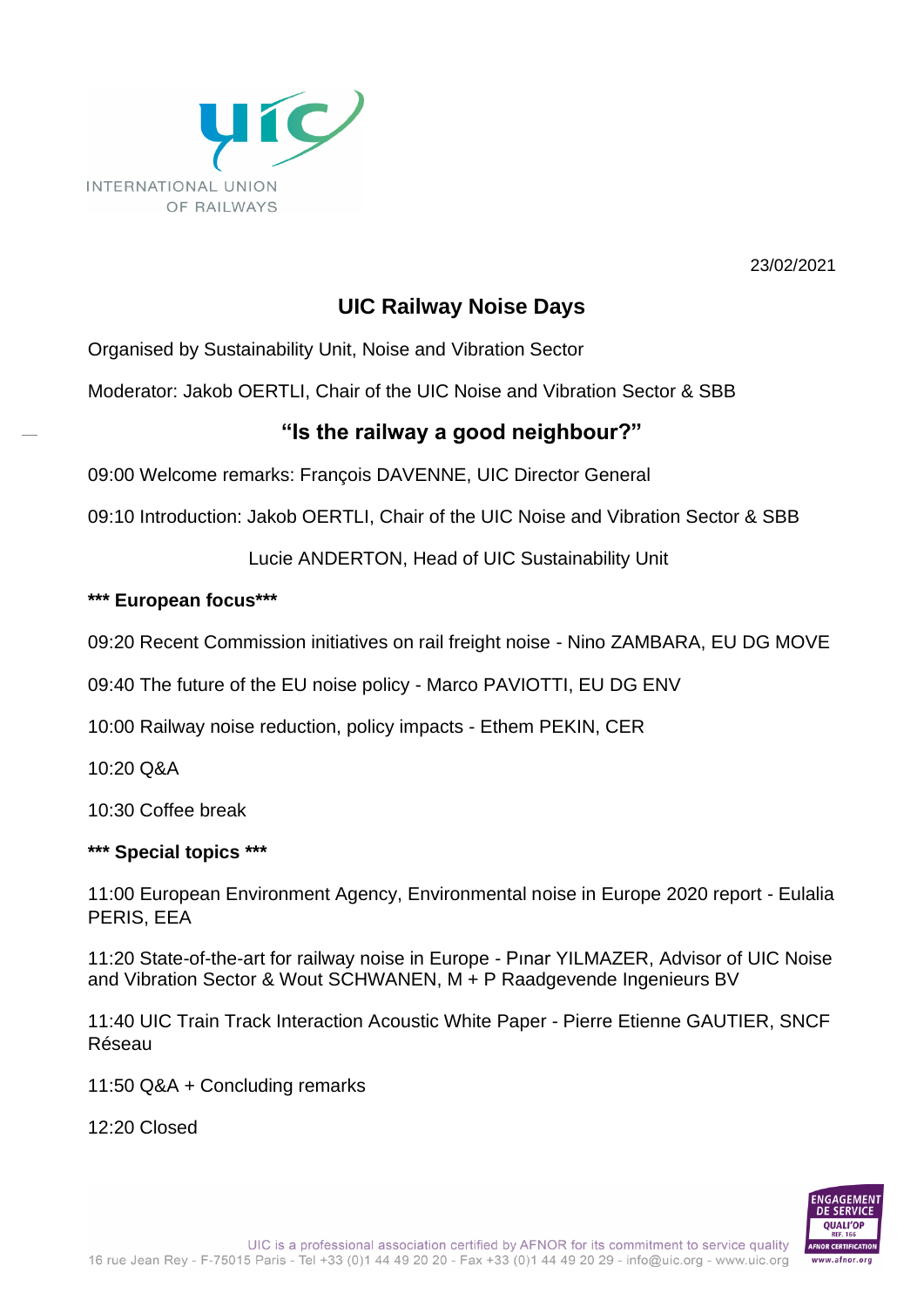

Mr. François Davenne is the Director General of UIC, and focuses, in particular, on improving the perception of the rail sector and on consolidating the position of the railways as the backbone of smart and decarbonised mobility. He graduated from the Ecole Nationale Supérieure des Télécommunications d'Evry in 1988 and from the Ecole Nationale d'Administration (ENA) in 1999. Throughout his career, he has consistently promoted interdisciplinarity as a key factor for success. Having gained experience in international satellite telecommunications, he initially held various roles in the housing sector, making use of his strong financial and legal skills. He was involved in policy and regulation of the sector and managed key operational programmes, most notably for the city of Paris. After three years with the French Ministry of Transport, working on railway safety and regulation, with an emphasis on European regulations, he was elected in 2012 as Secretary General of OTIF, the Intergovernmental Organisation for International Carriage by Rail. From early 2013 to the end of 2018, he promoted interdisciplinarity and partnership building in order to expand and develop the uniform regulations for international carriage by rail.

Mrs. Lucie Anderton joined the UIC this year to lead the Sustainability Unit. Lucie is an Environmental Management graduate and Chartered Environmentalist. Seconded from Network Rail, where she has gained 15 years of experience in the UK rail industry in the field of sustainability. Working in major railway infrastructure projects both during construction and design phases, Lucie has strived to embed sustainable thinking in design processes and construction techniques, including how new railways can be constructed to avoid impacts upon neighbours. With the RSSB, Lucie chaired the UK Rail Industry Noise group and published article in the Acoustics Bulletin 'Raising the bar is assessing railway noise and vibration for new line-side housing' (2018).

Mr. Jakob Oertli, born 1962 in Los Angeles, California, holds a diploma from the Swiss Federal Institute of Technology in Zürich, Switzerland and received his Ph.D. from Rutgers University in New Jersey. He currently works as an environmental engineer in the Track Systems Unit in the Infrastructure Department of the Swiss Federal Railways (SBB) and is responsible for national and international noise management issues as well as for noise reduction measures on the track. He is also Chair of UIC's Noise and Vibration Sector and the editor of the state-of-the-art-report for railway noise in Europe published in 2020.

Mr. Nino Zambara spent his entire career in the mobility and transport sector and joined the European Commission in 2013. In the Directorate General for Communications Networks, Content and Technology (DG CONNECT) he has worked on vehicle automation and vehicle connectivity. Currently he works in the Directorate General for Mobility and Transport (DG MOVE) as a Policy Officer in the unit "Single European Railway Area" and is, among others, responsible for the rail market aspects of rail noise reduction.

Mr. Marco Paviotti is a mechanical engineer who has been involved in environmental research and policy making since 2000. He worked both in the private and in the public sector in The Netherlands, Germany, Italy, Greece and now in Belgium, where he is policy officer of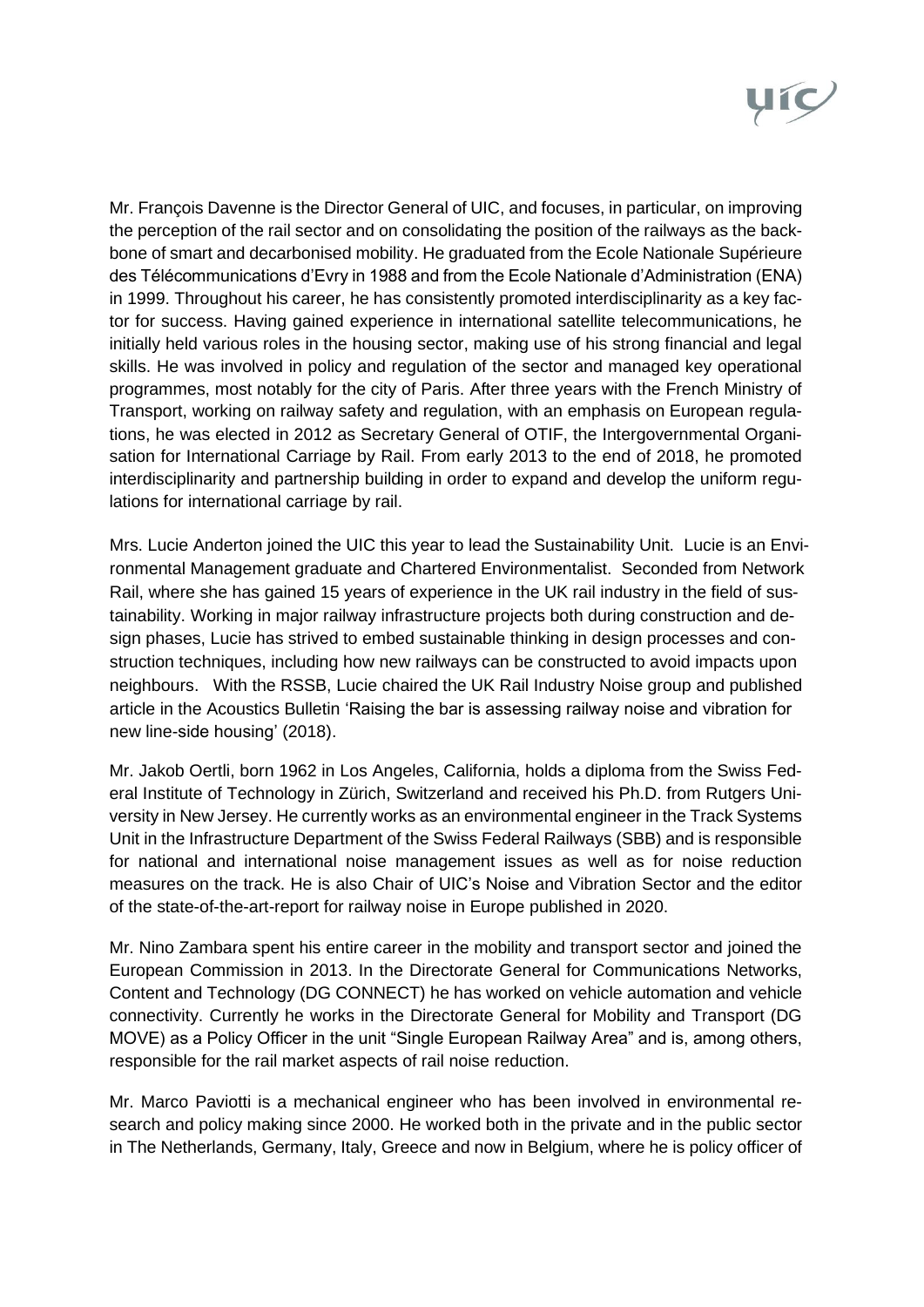

the European Commission, by the Directorate General for the Environment. In this role he is in charge of the European environmental noise policy. He has worked in the field of transport and environment in a set of European research projects, and specifically he coordinated the development of the common European noise assessment methods. He contributed to the evaluation and update of the noise related European legislation. He is now involved in the development of the transport policy, for the part related to the environment. He is since 1997 part of the Italian railway engineers' society.

Mr. Ethem Pekin is the Head of Economic Policy and Sustainability of CER. He leads CER's work on the economic aspects of relevant EU transport and railway policy topics as well as CER's work in the areas of environmental sustainability, climate and energy policy. Ethem has a PhD in Applied Economics. Prior to joining CER, he worked as a research associate at the Free University of Brussels. He has expertise on intermodal transport.

Mrs. Eulalia Peris is an environmental noise expert at the European Environment Agency. She manages the noise information of the European Environment Information and Observation Network (EIONET) and is the main author of the Environmental noise in Europe 2020 report. She holds a PhD in Acoustics from the University of Salford (UK) and has worked in the area of environmental noise, in both research and management functions. Previous to her current position, Eulalia worked as a noise and health scientist for Public Health England and as project manager at UNIFE.

Mrs. Pınar Yılmazer is a senior advisor at the UIC Sustainability Unit. She manages the noise and vibration sector and is the editor of the state-of-the-art-report for railway noise in Europe published in 2020. She holds a MRes in Rail System Integration and Advanced Engineering Materials from the University of Birmingham and the University of Manchester (UK) and obtained a patent for the detection of wheel flatten defect on the moving train with acoustic emission sensor. Previous to her current position, Pinar worked in the engineering department at CERN and Turkish State Railways.

Mr. Wout Schwanen is a senior consultant with over 15 years of experience in railway noise and vibration. His field of work ranges from technical research to the development and implementation of noise policy. He was involved in testing of new and innovative noise measures. The results of these tests have been presented on various international conferences. He has led and performed large scale noise measurement campaigns for highspeed, conventional and light rail to determine the acoustical quality of the track. He has developed the product specification for testing rail dampers in the Netherlands. Wout contributed to the Dutch noise assessment method and has worked on the upcoming new Dutch noise legislation. Wout is co-author of UIC state of the art report on railway noise in Europe.

Mr. Pierre Etienne Gautier is Director of the BIM program and digital continuity at SNCF Réseau, where he leads the deployment of the BIM at SNCF Réseau and the construction of the digital twin of the railway infrastructure. He is also the coordinator of the LinX4Rail project within Shift2rail EU program, addressing railway system architecture and prefigurating digital